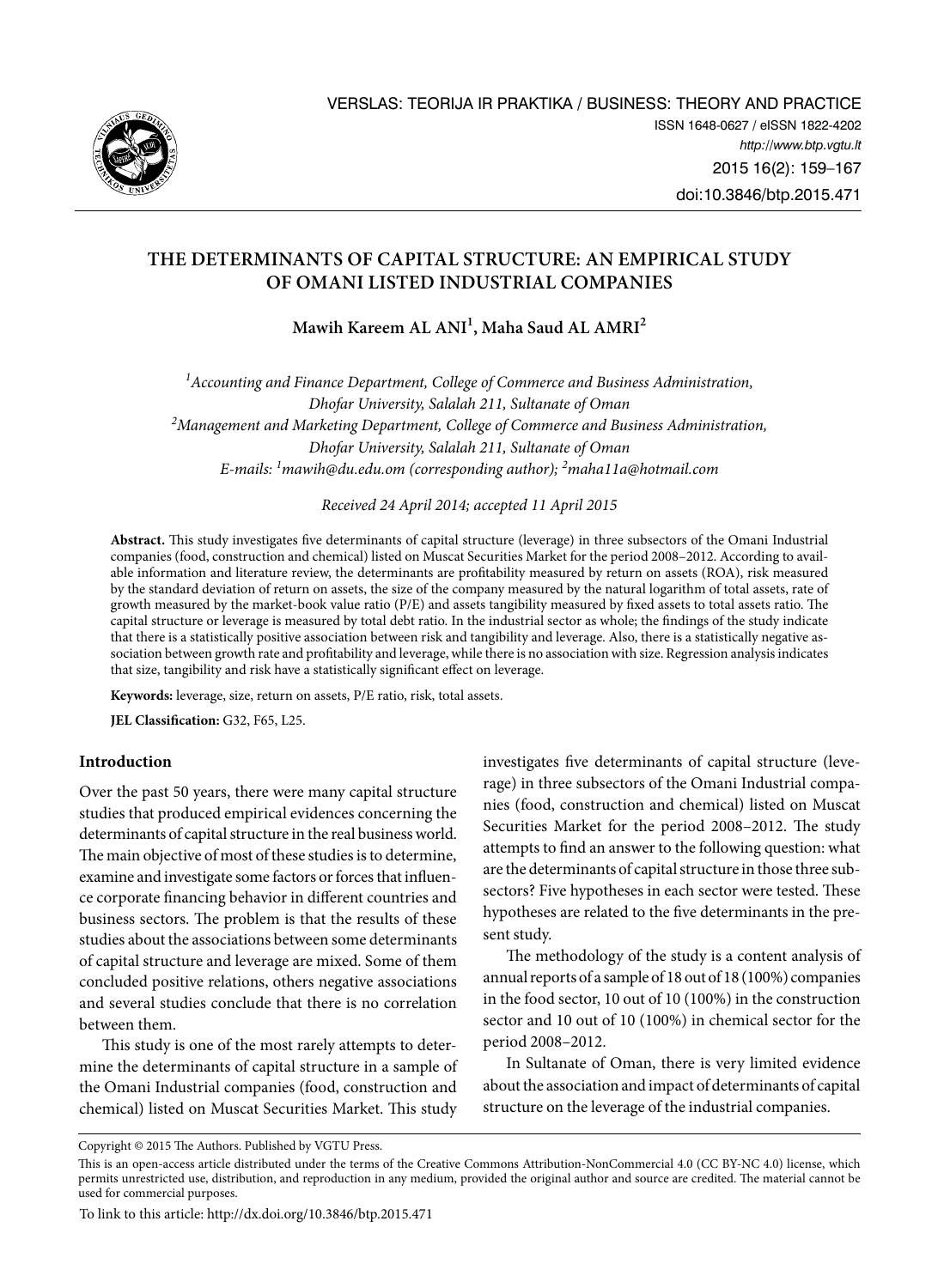There are many motivations to prepare the present study. The business environment in Sultanate of Oman is a very big opportunity for investors in the industrial sector because the investment laws and regulation give them this opportunity to build their investments. Unfortunately, there are very limited studies that examine the associations between so many determinants of capital structure in the industrial sector (or any other sectors) despite the importance of this sector. The investments in the industrial sector are very large, and they need to be analyzed and examined. Finally, the financial statements of the industrial companies are distorted. For example, there is a very large gap between assets and incomes. The amounts of assets are very big, but the net income and return on assets are very low. Therefore, this is the one of the most rarely attempts to examine and analyze the determinants of capital structure in this sector.

The study consists of six sections. The theories of capital structure are discussed in the first section. The second section presents the literature review. In the third section, the study presented the model, data and methodology used in this study. Sections four and five provide results of the analysis, and finally, in section six; the study presented the summary and conclusions.

## **1. Capital structure theories**

The decision how companies work out their capital structure is one of the most widely researched areas. The capital structure used to finance the 'companies assets has implications shareholders value and firm value. Therefore, the financial manager should seek that capital structure which maximizes the value of the firm (the optimal capital structure).

Capital structure is the mixture of sources of funds a company uses (debt, preferred stock, retain earnings, and common stock). The amount of debt that a company uses to finance its assets is called leverage. A company with a lot of debt in its capital structure is said to be highly levered. A firm with no debt is said to be unlevered. A company's capital structure is determined by the assumptions of debt and equity capital used in financing the company's assets. (Pahuja, Sahi 2012).

In the literature review, the title determinants of capital structure were examined widely. This is because there is no theory of capital structure could be applied in all cases. According to Myers (2001: 81), *"there is no universal theory of the debt -equity choice, and no reason to expect one".* However, most of the studies used a conditional theory to examine the determinants of capital structure in one company, sector or country. A conditional theory means that there are some determinants related to the case subject to analysis. Frank and Goyal (2009) explain that the conditional theories can be divided into three theories:

Pecking-order theory, Tradeoff theory and Market timing theory. In the Pecking-Order Theory (POT), the company prefers the internal financing or sources such as retained earnings then it is tending to external financing or sources. According to POT the profitable companies are less likely to undertake external financing for new projects because they have the available internal financing for this purpose (Hijazi, Tariq 2006).

The second theory is Static Trade-off Theory (STT). In this theory, the company follows a target debt-equity ratio (leverage) and then behaves accordingly. The company has a capital structure consisted of equity and debt, so the balancing between them is very important. The balancing required that using more external financing will increase the risk of the company despite the fact that it is accompanied by an increase in the return.

The last theory is Market Timing Theory (MMT). The MMT explains that the company prefers equity when the cost of this equity is low and prefers debt otherwise. According to this theory, companies sometimes perceive their risky securities as misstated values by the market. Conditional on having financing needs, companies issue equity when the cost of equity is low, and issue debt when the cost of equity is high (Huang, Ritter 2004).

Miglo (2010) reviewed these theories in details, basic models, major results and evidence. Under the trade-off theory, the prediction is the leverage which should be inversely related to the expected bankruptcy costs. The explanations provided by pecking order theory for such phenomena are that there is a negative correlation between external financing and profitability, negative share price reaction on equity issue announcements and better share price reaction on debt issues than on equity issues. Evidence mostly support market timing theory in that companies wait until the market conditions get better and that share has a high return prior to equity issues.

#### **2. Literature review**

The literature review of determinants of capital structure is not new. The origin of these studies is backing to the pioneered work of Modigliani and Miller (1958).

Chen (2004) examined the determinants of capital structure of 88 Chinese-listed companies using firm-level panel data for a period from 1995–2000. Capital structure determinants are except tax shields, profitability, size, assets tangibility, growth, signaling and cost of financial distress. The study concluded a positive association for all determinants except profitability in explaining the leverage.

Hijazi and Tariq (2006) attempt to determine the capital structure of listed firms in the cement industry of Pakistan. The study took 16 of 22 firms in the cement sector, listed at the Karachi Stock Exchange for the period 1997–2001 and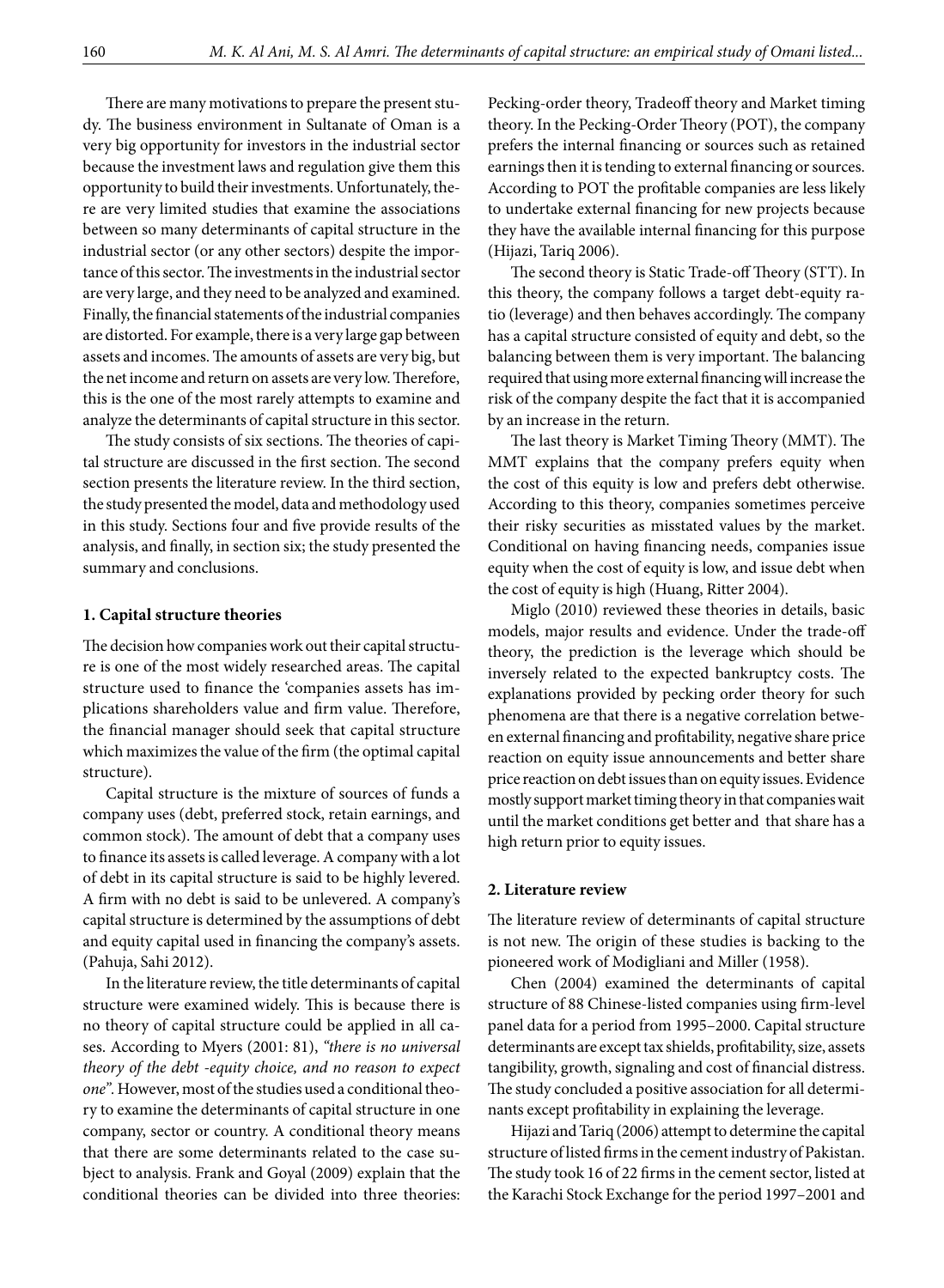analyzed the data by using pooled regression in a panel data analysis. These determinates are: firm size (measured by natural log of sales), tangibility of assets, profitability and growth and further analyzed the effects on leverage. The results of the study, except for firm size, were found to be highly significant.

Frank and Goyal (2009) examine the relative importance of many factors in the capital structure decisions of publicly traded American firms from 1950 to 2003. The determinants of leverage are: median industry leverage, market-to-book assets ratio, tangibility, profits, log of assets and expected inflation. However, for book leverage, the impact of firm size, the market-to-book ratio, and the effect of inflation are not reliable.

Chhapra and Asim (2012) examine the determinants of optimal capital structuring of the 90 firms in textile sector in Pakistan of period 2005–2010. The determinants of fixed assets, profitability, size and tax were tested in associated with financial leverage.

The study used some statistical methods such as correlation, regression analyses and F-value to test the fitness of overall model. The study showed a negative relationship between all independent variables financial leverage.

Khrawish and Khraiwesh (2010) tested the capital structure of 30 listed industrial companies on Amman Stock Exchange for the period 2001–2005. The capital structure was measured by two proxies: total leverage ratio and longterm debts ratio. The independent variables are size, tangibility, profitability, long-term debt and short-term debt. The study showed a significant positive association between total leverage ratio and size, tangibility, long-term debt and short-term debt and there was a significant negative association between leverage ratio and profitability of the firm.

Mokhova and Zinecker (2013) investigate the determinants on capital structure in 32 European countries. The study examines the independent variables such as size, tangibility, profitability, growth, and non-debt tax shields on the leverage. The results showed that in most countries the profitability and size have negative and significant influence on corporate capital structure. Also, the study concluded that tangibility, growth opportunities and non-debt tax shields split up: selected countries experience positive impact, another part negative.

Sbeiti (2010) investigates the determinants of capital structure for three GCC countries (Oman, Saudi Arabia and Kuwait). The study examine the impact of determinants like liquidity of firms, profitability, financial market development variables, cost of debt, growth rate, tangibility size of firms on the leverage. The results revealed that all variables except size have a negative impact while the size has a positive impact on the leverage.

Afza and Hussain (2011) tested the determinants of capital structure of the industry specific attributes of 22

automobile firms, 8 engineering firms, and 7 cable and electrical goods firms. The debt to total assets ratio is used as a proxy for leverage and the impact of size, profitability, and tangibility of assets, cost of debt, taxes, liquidity, and nondebt tax shield is analyzed on leverage. The results showed that firms of these three sectors with good liquidity position and large depreciation allowances use retained earnings, followed by debt financing for growth and smooth operations and equity financing is considered as a last resort.

Baharuddin *et al*. (2011) examined determinants of capital structure for 22 construction companies listed in the Bursa Malaysia market during a seven-year period from 2001 to 2007. The dependent variable used is debt ratio and expressed by total debt divided by total assets while the independent variables are profitability, size, growth, and assets tangibility. The findings of the study indicated that only growth has impact on the capital structure and construction companies depend heavily on debt financing compared to equity financing for expansion and growth.

Abdul Wahab *et al.* (2012) investigate the determinants of capital structure of 10 listed Malaysian property developers during the period of 2001–2010. Variables used for the analysis include debt ratio as the dependent variable, profitability, non-debt tax shield, tangibility, growth opportunity, and liquidity as the independent variables. The study indicates that profitability and tangibility have impact on leverage of the top five developers. The study also shows that all of the independent variables are insignificant in explaining variation in leverage of the bottom five developers.

Pahuja and Sahi (2012) analyze the factors determining the capital structure of Indian companies. This analysis is grounded on agency theory and pecking order theory. The paper takes into consideration dependent variable being debt equity ratio and independent variables viz. size, growth, profitability, liquidity and tangibility. The data for a sample of 30 companies constituting Bombay Stock Exchange's SENSEX (sensitivity index) were considered for a period comprising 2008–2010. Two major determinants of capital structure are found to be growth and liquidity according to the results of the study.

Ghazouani (2013) analyzes the determinants of capital structure of 20 Tunisian firms listed in Tunis Stock Exchange for a period from 2004 to 2010. The study examined the impact of profitability, assets tangibility, risk, size, and growth rate on the leverage. The results of the study showed that the profitability and asset tangibility have impact on leverage of Tunisian firms.

Maxwell and Kehinde (2012) examine the determinants of capital structure in 110 Nigerian firms listed on the Nigerian stock exchange. The study found that size has a positive and significant impact on capital structure while age has a negative and significant influence. Tangibility, growth of a firm and profitability do not have any significant impact on the leverage of firms in Nigeria.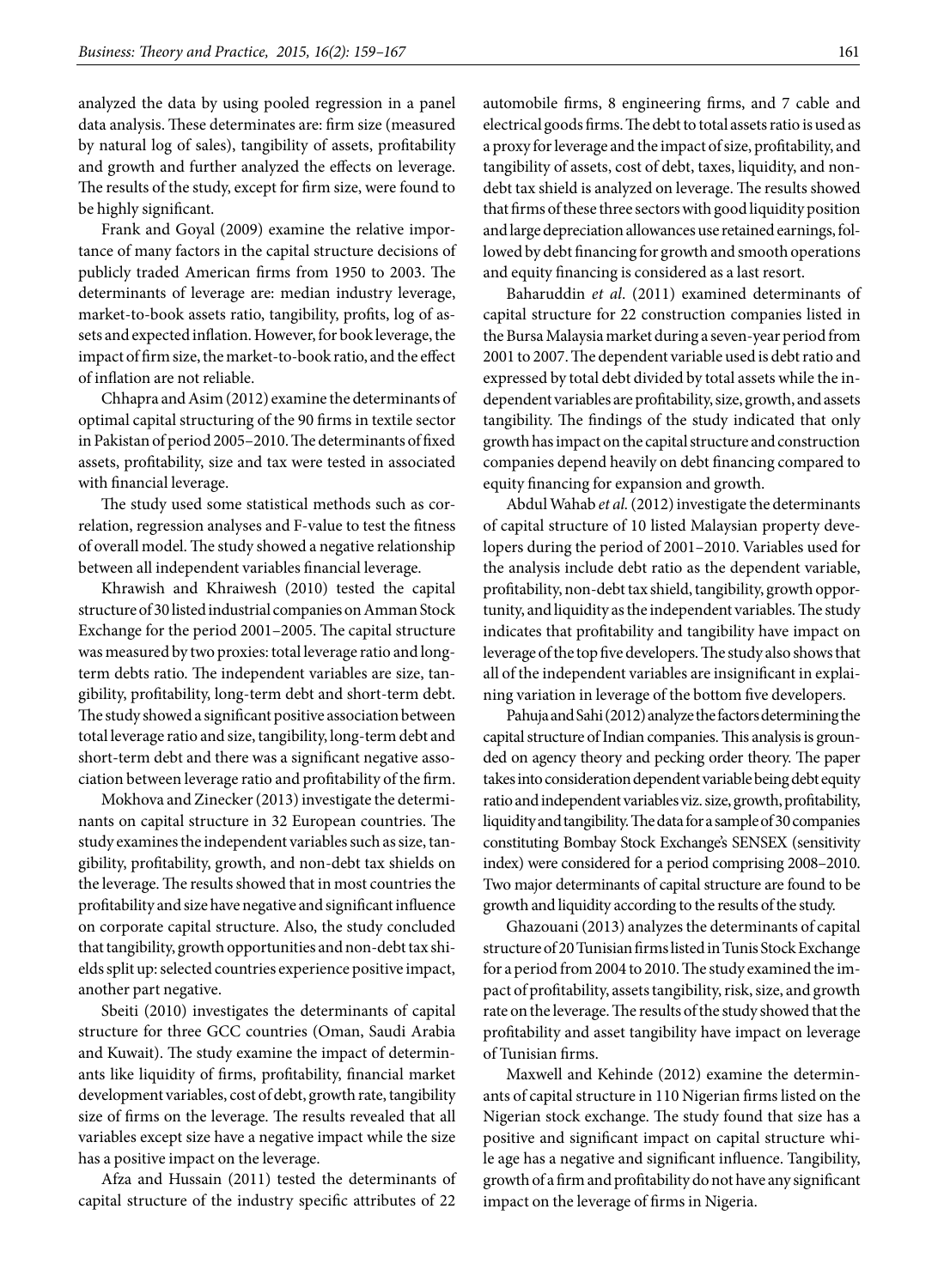Qayyum (2013) examined the determinants of capital structuring of the 20 cement industry firms in Pakistan of period 2007–2009. The study examined the impact of profitability, assets tangibility, size, and growth rate on the leverage. The study indicated that except size, all other variables have significant association with leverage.

Fauzi *et al*. (2013) investigate capital structure determinants of 79 New Zealand-listed firms. Capital structure determinants are except non-debt tax shields, profitability, size, tangibility, growth; signaling, and managerial ownership. The study concluded that all independent variables, except non-debt tax shields and profitability, exhibit a significant impact on leverage.

Awan and Amin (2014) investigate which factors affect which of 68 textile firms of Pakistan listed on Karachi Stock Exchange during 2006–2012 and which type of capital structure theory does more prevail in textile sector of Pakistan. The study tested the impact of eight determinants like liquidity of firms, non-debt tax shields like depreciation, more collateral net fixed assets, earnings volatility, size of firms, net commercial trade position and firms' profits have impact on the capital structure choice on two types of leverage; total leverage and long term leverage.

Ab Wahab and Ramli (2014) tested the firm specific characteristics of 13 Listed Malaysian Government linked Companies (GLCs) from 1997 to 2009. The leverage was measured by two elements of leverage, book value of total debt ratio and long term debt ratio. The study showed that the tangibility and size are the most significant variables to determine the corporate financing of GLCs. Liquidity and interest rates are negatively significant with two measures of leverage.

Handoo and Sharma (2014) investigate the determinants of capital structure of 870 listed Indian firms in both private sector firms and government firms for the period 2001–2010. Ten independent variables (profitability, growth rate, size, cost of debt, tax rate, tangibility of assets, financial distress, liquidity, debt serving capacity, and age of firm) and three dependent variables (total debt ratio, long-term debt ratio, and short-term debt ratio) have been tested using regression analysis. It has been concluded that factors such as profitability, growth, asset tangibility, size, cost of debt, tax rate, and debt serving capacity have significant impact on the leverage for those firms.

It may be noted that the literature review discusses some firm-specific determinants where capital structure theories describe assumptions on the associations between determinants and leverage. These determinants are profitability, firm size, asset tangibility, growth rate, liquidity and risk. Also, it is noted that the results of previous studies are mixed. For example, the results of study of Ghazouani (2013) indicate that the profitability and asset tangibility of the firm are significant determinants related to leverage in contrast the result of the study of Abdul Wahab *et al.* (2012).

On the other hand, the results of study of Chhapra and Asim (2012) indicated that the all independent variables have negative impact on leverage.

It becomes especially worthwhile to examine some of the firm-specific determinants such as profitability, size of the firm, risk, asset tangibility, and growth rate since different outcomes are expected to conclude in this area. Also, these determinants are prevailing in the literature and previous studies, and they were not been examined in Oman.

#### **3. Research design and hypotheses**

## **3.1. Hypotheses development**

Based on the literature review and theoretical implications of capital structure, the following determinants were examined and analyzed.

## *3.1.1. Tangibility of assets*

Assets structure is a group of assets (tangible) holding by the firm to establish and expand its business (Reyhani 2012). It is assumed that tangible assets can be used as collateral. In this regard, many studies assert that if the company has large tangible assets, the leverage will be increased. Moreover, the high level of fixed assets gives the company a good opportunity to increase the level of leverage because the company can use these assets as collateral. Therefore, Bauer (2004) determined that a positive relation between tangibility and leverage is predicted. For the purpose of the present study, we measured the tangibility assets as fixed assets divided by total assets. In this case, the hypothesis is as follows:

*H1: Firms with higher levels of tangibility of assets exhibit higher levels of leverage.*

## *3.1.2. Size of the company*

There is a negative relation between size of the company and bankruptcy. Therefore, size has been viewed as a determinant of company's capital structure. Larger firms are more diversified and hence have lower variance of earnings, making them able to tolerate high leverage (Kilani 2012). Frank and Goyal (2009) indicate that there are empirical evidences that support a positive relationship between size and capital structure.

For the purpose of the present study, we measured the size of the company by the natural algorithm of total assets. The second hypothesis is:

*H2 – Firms with higher levels of total assets exhibit higher levels of leverage.*

## *3.1.3. Growth rate*

According to Myers (1977), firms with high future growth opportunities should use more equity financing because a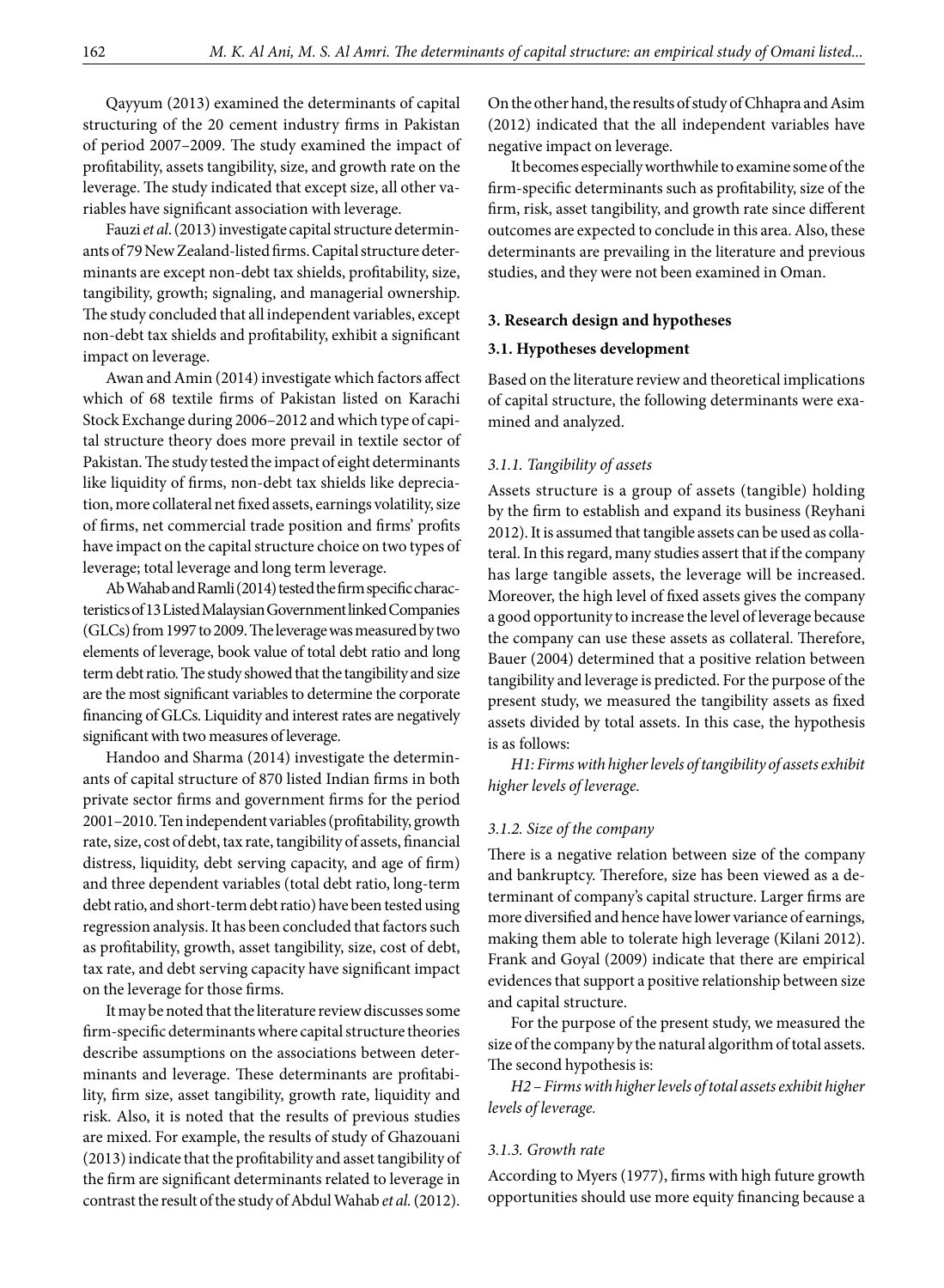higher leveraged company is more likely to pass up profitable investment opportunities. This is because firms with higher growth rates, which demand more resources than they can generate, would tend to seek these resources required for expansion outside the company (Correa *et al*. 2007). Therefore, most of the studies found a negative relation between growth and leverage. For the purpose of the present study, the P/B ratio (market-to-book ratio) is used as a proxy for growth opportunities.

*H3 – Firms with higher levels of growth exhibit lower levels of leverage.*

## *3.1.4. Profitability*

Many literature reviews indicate that there is a negative relationship between profitability and leverage. This means that the high profitable firms will have the funds generated internally by the profits which mean that the financial leverage is low. The profit and retained earnings will be used first as investment funds after which will be moved on to bonds or other types of outside financing (Huang, Song 2006).

For the purpose of the present study, return on assets (ROA) is used as a proxy for profitability.

*H 4 – More profitable firms exhibit lower levels of leverage.*

## *3.1.5. Risk*

Risk is a proxy for the probability of financial distress, and it is generally expected to be negatively related with leverage. This may imply that growing companies have enough internal funds for their financing needs but, more likely, it may imply that as growing companies tend to be more risky, they prefer to use less debt (Buferna *et al.* 2005). However, as Huang and Song (2006: 9) state based on findings of Hsia (1981): *"As the variance of the value of the firm's assets increases, the systematic risk of equity decreases. So the business risk is expected to be positively related to leverage."*

For the purpose of the present study, standard deviation of return on assets is used as a proxy of risk.

*H5 – Firms with a greater risk exhibit lower levels of leverage.*

## **3.2. Sample selection**

The target population is the industrial sector in Sultanate of Oman. This sector is one of very important sectors in this country. There are 48 companies in this sector listed on Muscat Securities Market (MSM) during the period of this study. There are three samples of the study; companies at food, construction and chemical sectors. The methodology of the study is a content analysis of annual reports of a sample of 18 out of 18 (100%) companies in the food sector, 10 out of 10 (100%) in the construction sector and 10 out of 10 in chemical sector for the period 2008–2012.

The study excluded 10 companies (4 from mining sector, 4 from electricity sector, and 2 from textile sector) for two reasons. Firstly, some companies have made losses for 5 years (period of study). Secondly, some companies did not present their annual reports on the website (their websites

nies is not supporting the analysis and comparison. Finally, the annual reports for the sample were checked then calculate the value of determinants (ROA, Standard Deviation of ROA and other values) for testing by using the statistical package for the social sciences (SPSS) software. Unfortunately, the only annual reports of this period are presented on the website of MSM because the market itself began to publish the reports since 2007.

and website of MSM). In this case, the number of compa-

#### **3.3. Definition of variables**

Table 1 explained the definition of the independent variables and dependent variable as follows:

| Variables             | Code | Measure                               |  |  |  |  |
|-----------------------|------|---------------------------------------|--|--|--|--|
| Independent variables |      |                                       |  |  |  |  |
| Tangibility           | Т    | Fixed assets/total assets             |  |  |  |  |
| <b>Size</b>           | S    | Natural algorithm of total assets     |  |  |  |  |
| Growth rate           | G    | Price-to-book ratio                   |  |  |  |  |
| Profitability         | P    | Return on Assets (ROA)                |  |  |  |  |
| Risk                  | R    | Standard deviation of ROA             |  |  |  |  |
| Dependent variable    |      |                                       |  |  |  |  |
| Leverage              |      | Total liability to total assets ratio |  |  |  |  |

Table 1. Defining the variables

The study tested these determinants and examined the associations between above independent variables and dependent variable. These associations are discussed in the following section.

#### **4. Empirical analysis**

The study examines the associations and regression as follows.

## **4.1. Industrial sector (38 companies)**

The study tested the correlation and regression in industrial sector. This sector is one of the most important sectors in the Sultanate of Oman. This is because the government of this country encourages the investments in this sector. The growth rate of fixed capital in Sultanate of Oman is 10.5% for 2010 and the increase in fixed assets in the chemical is 35% for 2012. The methodology of the study is the content analysis of annual reports of a sample of 38 companies out of 48 (79%): 18 out of 18 (100%) companies in the food sector, 10 out of 10 (100%) in the construction sector and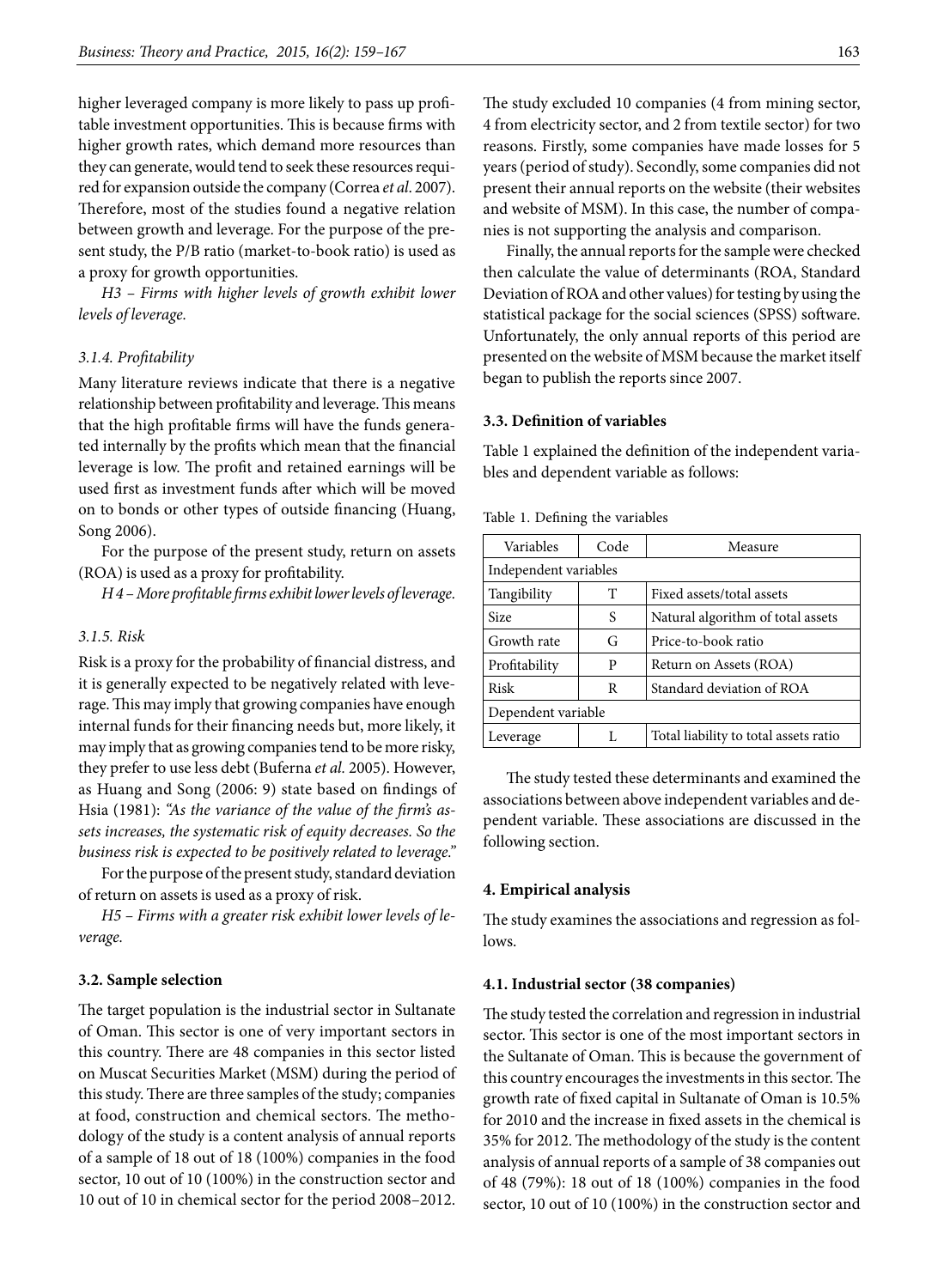10 out of 10 (100%) companies in the chemical companies for the period 2008–2012. The study excluded 10 companies (4 from mechanical sector, 2 from textile sector and 4 from mining sector) due to insufficient availability of required data of these companies.

The results of the correlation showed as in the Table 2 that the correlations of T, G, P, and R are significant at 5% while the correlation of S is insignificant at 5%. The results indicate that there are negative associations between G and P with capital structure or leverage, while there is a positive association between T and R and leverage.

Also, Table 2 showed the summary of regression analysis. The R-square supports the significance of regression where the model is dependable. The model of regression is significant at 5% because the Sig. of F-Value (0.006) is less than 5%.In this case, there is at least one variable in the model does have an impact on the leverage. As indicated in the Table 2, the coefficients of S, T and R are significant at 5% because the Sig. of T-value is less than 5%.

In summary, the size of the company (S), tangibility of assets (T) and risk (R) have an impact on the capital structure (L) in the Industrial sector. This means that the sizable, risky, and high fixed assets ratio companies tend to use more debt and less equity. This is maybe because it is a very big sector and needs to more finance from outside of the equity. Table 2 summarized the results as follow:

## **4.2. Food, construction and chemical subsectors**

In food sector, there are 18 companies registered on MSM.

The results of the correlation showed as in the Table 3 that the correlations of T and S are significant at 5% while the correlations of G, P and R are insignificant at 5%. The correlations between T and S and capital structure or leverage are positive at 5%.

Table 3 showed the summary of regression analysis. The coefficient of determination is equal to 76.2%, which indicates that independent variables in the model interpret 76.2% of the total variance. The R-square supports the significance of regression where the model is dependable. The model of regression is significant at 5% because the Sig. of F-Value (0.031) is less than 5%. In this case, there is at least one variable in the model does have an impact on the leverage. As indicated in the Table 3, the coefficients of S and T are significant at 5% because the Sig. of T-value is less than 5%.

In summary, the size of the company (S) and tangibility of assets (T) have an impact on the capital structure (L) in the food sector. This means that the sizable, risky and high

| Model<br>I.V | Correlation    | D.V       | R-Square | F-Value | Sig. | Coefficients |          |       |       |
|--------------|----------------|-----------|----------|---------|------|--------------|----------|-------|-------|
|              |                |           |          |         |      | Variables    | T-Value  | Sig.  |       |
|              | T              | $0.412*$  |          |         |      |              | Constant | 0.435 | 0.668 |
|              | G              | $-0.485*$ |          |         |      |              | Τ        | 1.273 | 0.016 |
|              | P<br>$-0.427*$ |           |          | 3.747   |      | G            | 0.709    | 0.485 |       |
|              | S              | $-0.470$  | L        | 0.566   |      | 0.006        | P        | 0.968 | 0.343 |
|              | R              | $0.468*$  |          |         |      |              | S        | 1.829 | 0.041 |
|              |                |           |          |         |      | R            | 2.692    | 0.013 |       |

Table 2. Summary of correlations and regression for industrial sector (38 companies) (source: output of SPSS)

*Note:* Correlation is significant at the 0.05 level (2-tailed). I.V = Independent Variables, D.V = Dependent Variable, L = Leverage.

| Table 3. Summary of correlations and regression for three subsectors (source: output of SPSS) |  |  |  |
|-----------------------------------------------------------------------------------------------|--|--|--|
|                                                                                               |  |  |  |

|            |                                                 | Food $(N = 18)$  |         |                                                  | Construction ( $N = 10$ ) |          |                                                  | Chemical $(N = 10)$ |           |       |
|------------|-------------------------------------------------|------------------|---------|--------------------------------------------------|---------------------------|----------|--------------------------------------------------|---------------------|-----------|-------|
| D.V<br>I.V | $R^2$ (0.762), F-Value (2.801),<br>Sig. (0.031) |                  |         | $R^2(0.34)$ , F-Value (5.190),<br>Sig. $(0.017)$ |                           |          | $R^2(0.573)$ , F-Value (62.114),<br>Sig. (0.040) |                     |           |       |
|            |                                                 | Corre-<br>lation | T-Value | Sig.                                             | Corre-<br>lation          | T-Value  | Sig.                                             | Corre-<br>lation    | T-Value   | Sig.  |
|            | T                                               | $0.494*$         | 1.632   | 0.041                                            | $-0.749*$                 | 0.014    | 0.147                                            | $-0.154$            | 8.359     | 0.076 |
|            | G                                               | $-0.225$         | 1.844   | 0.108                                            | 0.101                     | 1.844    | 0.108                                            | $-0.380$            | 8.338     | 0.076 |
| Leverage   | P                                               | $-0.378$         | 0.167   | 1.543                                            | $-0.219$                  | $-1.543$ | 0.167                                            | $0.534*$            | 10.574    | 0.040 |
|            | S                                               | $0.496*$         | 1.178   | 0.027                                            | $-0.211$                  | $-1.178$ | 0.277                                            | $-0.500*$           | $-8.559$  | 0.037 |
|            | R                                               | 0.439            | 2.032   | 0.082                                            | $-0.219$                  | 2.032    | 0.082                                            | $-0.394*$           | $-12.560$ | 0.025 |

*Note:* \* Correlation is significant at the 0.05 level (2-tailed).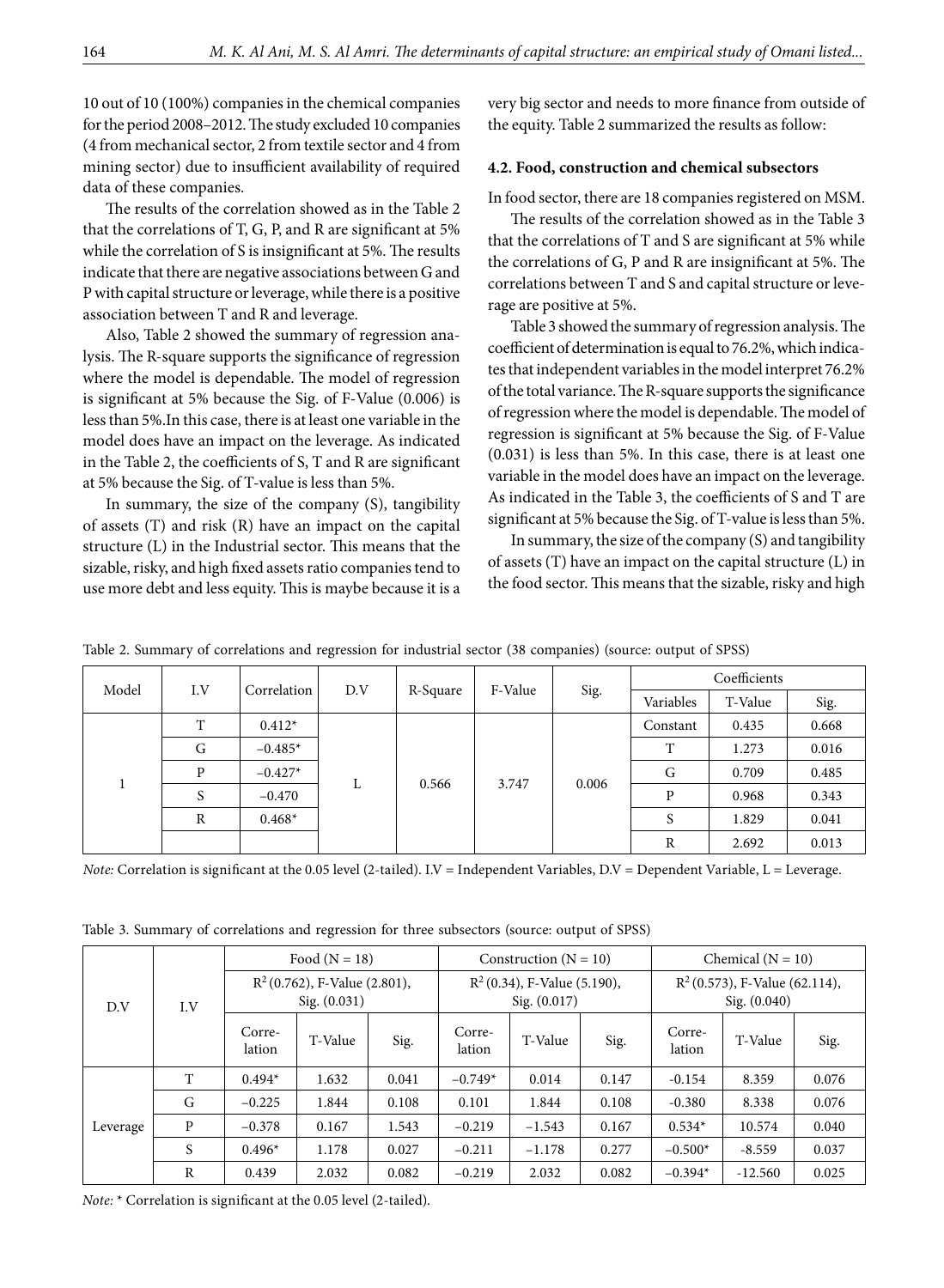fixed assets ratio companies tend to use more debt and less equity.

In construction sector, there are 10 companies registered on MSM. The results of the correlation showed as in the Table 3 that the correlation of T is significant at 5% while the correlations of G, P, S and R are insignificant at 5%. The correlation between T and capital structure or leverage is negative at 5%.

Table 3 showed the summary of regression analysis. The coefficient of determination is equal to 34%, which indicates that independent variables in the model interpret 34% of the total variance. The R-square supports the significance of regression where the model is dependable. The model of regression is significant at 5% because the Sig. of F-Value (0.017) is less than 5%.In this case, there is at least one variable in the model does have an impact on the leverage. As indicated in the Table 3, the coefficient of T is only significant but negative at 5% because the Sig. of T-value is less than 5%.

In summary, tangibility of assets (T) has a negative impact on the capital structure (L) in the construction sector. This means that the high fixed assets ratio companies tend to use more equity and less debt.

In chemical sector, there are 10 companies registered on MSM. The results of the correlation showed as in the Table 3 that the correlation of P is positive significant at 5% while the correlations of S and R are negative significant at 5%. T and G are insignificant at 5%.

Table 3 showed the summary of regression analysis. The coefficient of determination is equal to 57.3%, which indicates that independent variables in the model interpret 57.3% of the total variance. The R-square supports the significance of regression where the model is dependable. The model of regression is significant at 5% because the Sig. of F-Value (0.040) is less than 5%. In this case, there is at least one variable in the model which does have an impact on the leverage. As indicated in the Table 3, the coefficients of S, T and R are significant at 5% because the Sig. of T-value is less than 5%.

In summary, the size of the company (S) and risk (R) have a negative impact on the capital structure (L) while profitability (P) has a positive impact on leverage in the chemical sector. This means that the sizable and risky companies tend to use more equity and less debt.

#### **5. Differences analysis**

The study used F-test (ANOVA) to test the differences between three samples. The test of normality showed that the distribution is normal for all three samples because the Sig. more than 0.05. Therefore, the study used F-test analysis to examine the differences of between three subsectors.

Table 4 showed that the result of this analysis indicates that there are no differences between the three subsectors about independent variables.

|           | <b>ANOVA</b> |       |  |  |  |
|-----------|--------------|-------|--|--|--|
| Variables | F            | Sig.  |  |  |  |
| т         | 1.015        | 0.375 |  |  |  |
| G         | 0.225        | 0.800 |  |  |  |
| D         | 1.036        | 0.401 |  |  |  |
|           | 3.551        | 0.052 |  |  |  |
|           | 0.943        | 0.401 |  |  |  |

Table 4. F-test analysis (source: output of SPSS)

#### **Summary and conclusions**

Capital structure decisions are very important for the firms because they are closely related to maximize the market value of these firms. Most of studies of capital structure are focused on examine the determinants of capital structure to explain the optimal capital structure.

This study provides empirical evidence regarding the determinants of capital structure in three industrial subsectors (food, construction and chemical) listed on Muscat Securities Market (MSM). The financial statements of 38 companies from these sectors (food, construction and chemical) were analyzed for the period of 5 years from 2008 to 2012. There were 48 companies listed on MSM in the industrial sector during the period of study, but some companies (10 companies) were excluded for many reasons. Firstly, some companies have made losses for 5 years (period of study). Secondly, some companies did not present their financial statements on the website (their websites and website of MSM). Finally, there are some other subsectors consisting of two or four companies such as mining sector and textile sector. For those reasons, the final sample subject to analysis is 38 companies.

The study examined five determinants of capital structure; tangibility of assets measured by fixed assets to total assets ratio, growth rate measured by the price-to-book ratio, size of the company measured by total assets, profitability measured by return on assets and risk measured by the standard deviation of return on assets. The capital structure or leverage measured by total debt ratio.

There are two reasons for selecting the above determinants. Firstly, the researchers reviewed many international literature reviews of capital structure. Secondly, according to available data about the financial statements and other information companies, then the study defined five quantitative variables.

For industrial companies, the model interprets 76.2% of the total variance, and there are three significant variables within the regression equation that are size of the company, tangibility and risk.

Tangibility of assets, risk and size are positively associated with leverage in the industrial sector. This suggests that higher fixed ratio, risky and sizable firms in this sector use more debt and less equity. Thus, the conclusion might be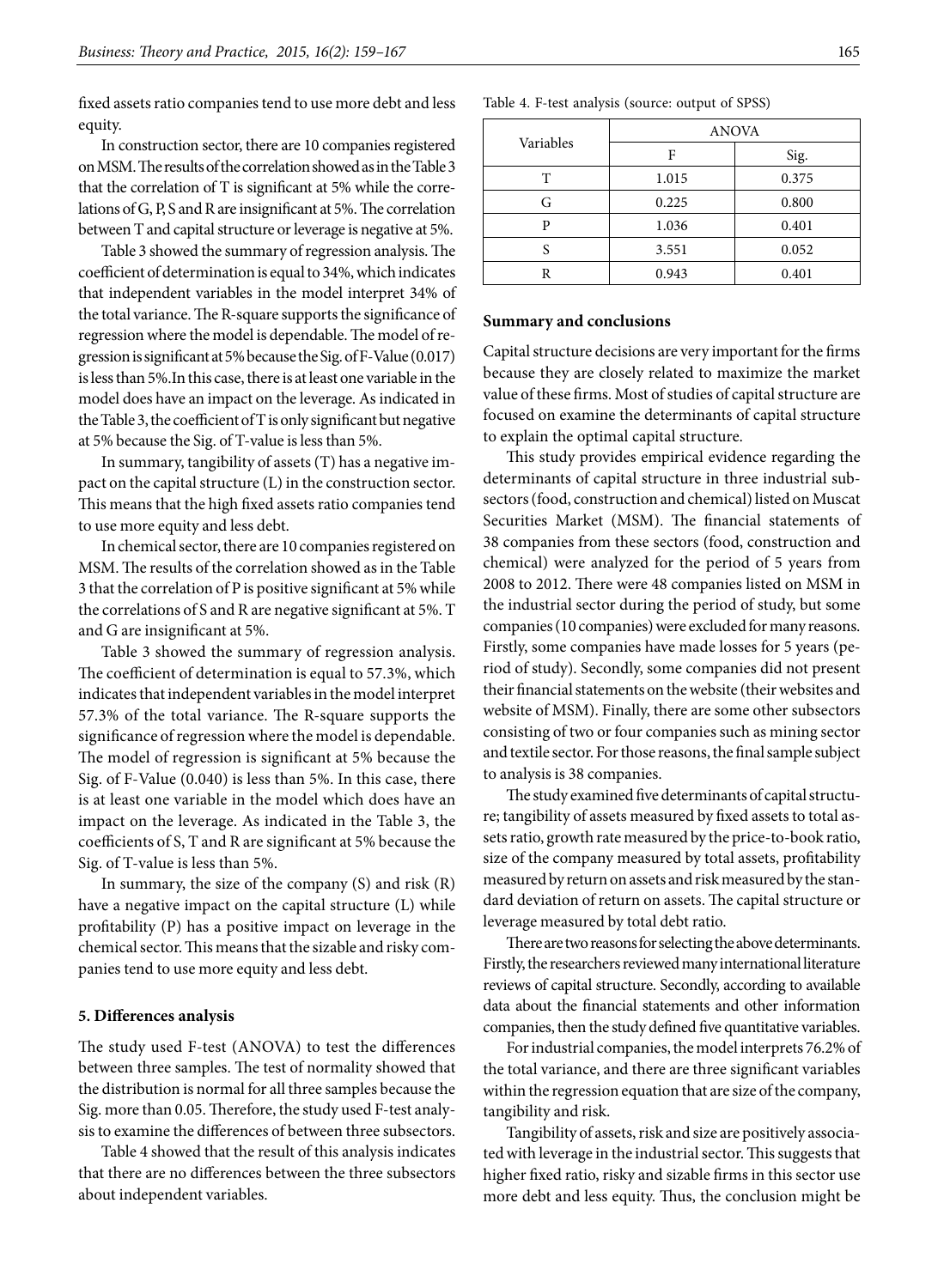that higher fixed assets, higher risk and size encourage firms to use the debts in the capital structure. This conclusion is supporting the first, second and fifth hypotheses, where it is consistent with the facts of Omani companies were that they use more and more debts in the capital structure. Tangibility and size are positively associated with leverage in the food sector. The model interprets 76.3% of the total variance, and there are only two significant variables within the regression equation that are the tangibility and size. This suggests that sizable and high fixed assets ratio firms in this sector use more debt and less equity. Tangibility is negatively associated with leverage in the construction sector. The model interprets 34% of the total variance, and there is only one significant variable within the regression equation that is the tangibility. This suggests that high fixed assets ratio firms in this sector use more debt and less equity.

Size and risk are negatively associated with leverage while profitability is positively associated in the chemical sector. The model interprets 57.3% of the total variance, and there are three significant variables within the regression equation that are the profitability, size and risk. This suggests that non-sizable, less risky and profitability firms in the this sector use more debt and less equity

In general, the Omani companies and investors prefer dividends more than reinvesting the profit in the capital structure. Therefore, the first (T) and the second (S) hypotheses are accepted while the fifth (R) hypothesis is rejected at the 5% level of significance in industrial sector. The model did support the third (G) and the fourth (P) hypotheses.

The results of present study are consistent with the results of most of previous studies such as study of Maxwell and Kehinde (2012) related to profitability and growth and study of Ghazouani (2013) related to assets tangibility and study of Sbeiti (2010) about size of the firm and tangibility. On the other side, the results of the study are not consistent with the results of most other previous studies such as study of Khrawish and Khraiwesh (2010); Chen (2004) and Awan and Amin (2014) related to profitability.

By using F test, the findings of the study indicate that there are no differences between three sectors about all independent variables.

As any other researches, the present study has some limitations. Due to available information about the companies listed on MSM determinants only five independent variables were considered and examined for a sample of 38 industrial companies. The annual reports for only five years (2008–2012) were analyzed because only those reports are presented on the websites of these companies and MSM. Therefore, further research would be required in Oman and GCC countries. For example, testing other determinants in the other sectors in Oman because of that this issue is not deeply researched. Another research area of interest is exploring the possible reasons explaining the differences

between sectors concerning the determinants of capital structure. Finally, the leverage ratio is measured by using book value not the market value of debt and equity. So, it would be more interesting if the leverage measurement can be extended to market value.

# **Disclosure statement**

Authors declare that they don't have any competing financial, professional, or personal interests from other parties.

#### **References**

- Abdul Wahab, R.; Mohd Amin, M. S.; Yusop, K. 2012. Determinants of capital structure of Malaysian property developers, *Middle-East Journal of Scientific Research* 11(8): 1013–1021.
- Afza, T.; Hussain, A. 2011. Determinants of capital structure across selected manufacturing sectors of Pakistan, *International Journal of Humanities and Social Science* 19(12): 254–262.
- Ab Wahab, S. N. A.; Ramli, N. A. 2014. The determinants of capital structure: an empirical investigation of Malaysian listed government linked companies, *International Journal of Economics and Financial Issues* 4(4): 930–945.
- Awan, A.; Amin, M. S. 2014. Determinants of capital structure, *European Journal of Accounting Auditing and Finance Research* 2(9): 22–41.
- Baharuddin, N. S.; Khamis, Z.; Mahmood, W. M. W.; Dollah, H. 2011. Determinants of capital structure for listed construction companies in Malaysia, *Journal of Applied Finance* & *Banking* 1(2): 115–132.
- Bauer, P. 2004. Determinants of capital structure empirical evidence from the Czech Republic, *Finance aúvûr – Czech Journal of Economics and Finance* 54(1–2): 2–21.
- Buferna, F.; Bangassa, K.; Hodgkinson, L. 2005. *Determinants of capital structure: evidence from Libya*. Working Paper, University of Liverpool, 2–7.
- Chen, J. J. 2004. Determinants of capital structure of Chineselisted companies, *Journal of Business Research* 57: 1341–1351. [http://dx.doi.org/10.1016/S0148-2963\(03\)00070-5](http://dx.doi.org/10.1016/S0148-2963(03)00070-5)
- Chhapra I. U.; Asim, M. 2012. Determinants of capital structuring: an empirical study of growth and financing behavior of firms of textile sector in Pakistan*, Journal of Management and Social Sciences* 8(2): 1–10.
- Correa, C. A.; Cruz B. L. F.; Nakamura, W. T. 2007. *What determines the capital structure of the largest Brazilian firms? An empirical analysis using panel data* [online], [cited 3 August 2013]. Available from Internet: [http://papers.ssrn.com/sol3/](http://papers.ssrn.com/sol3/papers.cfm?abstract_id=989047) [papers.cfm?abstract\\_id=989047](http://papers.ssrn.com/sol3/papers.cfm?abstract_id=989047)
- Fauzi, F.; Abdul, B.; Idris, M. 2013. The determinants of capital structure: an empirical study of New Zealand-listed firms, *Asian Journal of Finance* & *Accounting* 5(2): 1–21. <http://dx.doi.org/10.5296/ajfa.v5i2.3740>
- Frank, M.; Goyal, V. K. 2009. Capital structure decisions: which factors are reliably important?, *Financial Management* 38(1): 1–37.<http://dx.doi.org/10.1111/j.1755-053X.2009.01026.x>